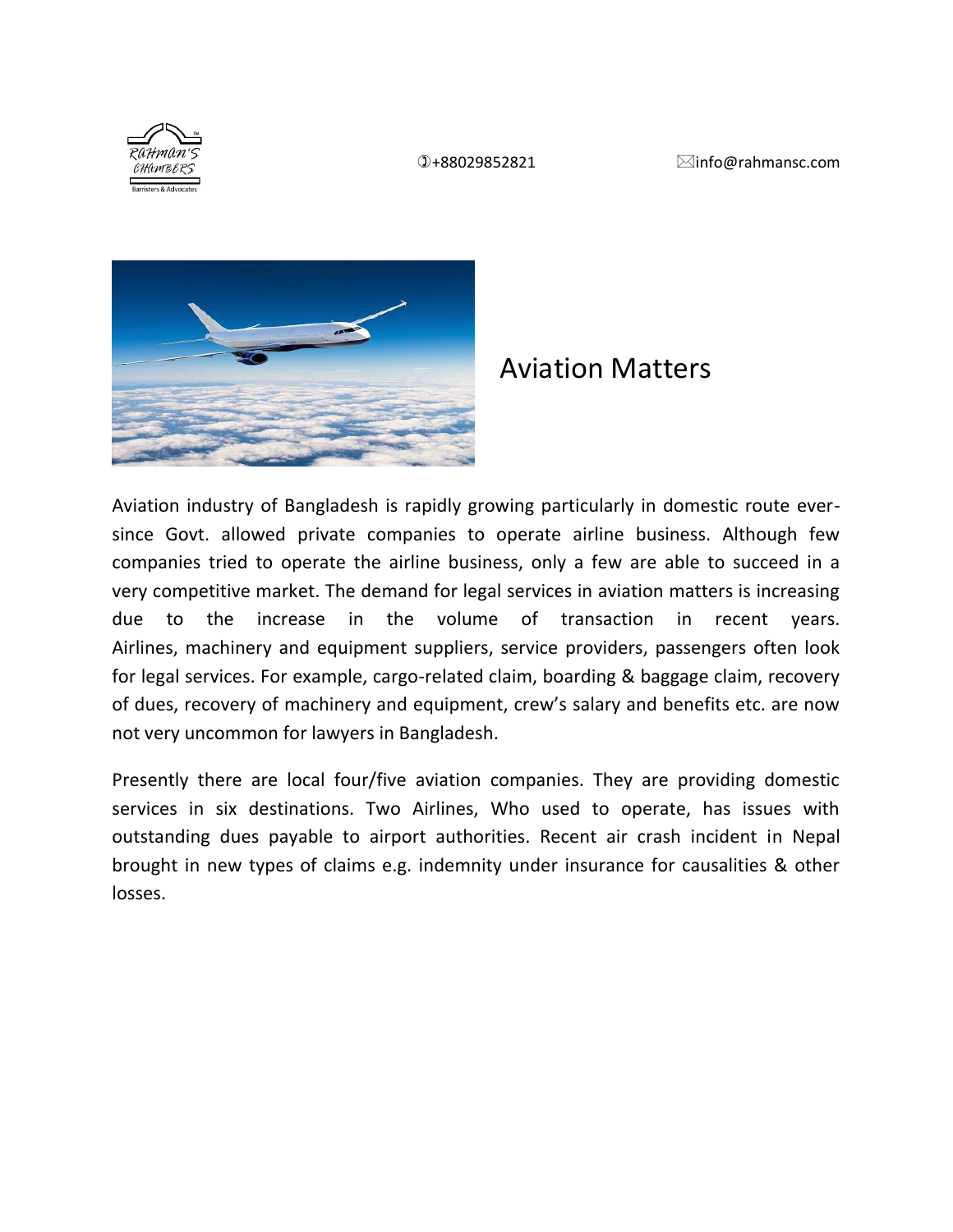

Rahman's Chambers has been ranked for "**Corporate and Finance"** and **["Shipping"](https://chambers.com/rankings/s?publicationTypeId=8&practiceAreaId=47&subsectionTypeId=1&locationId=29).**

**– Chambers & Partners, 2019.**



## **– Chambers & Partners, 2018.**



"The '**[very responsible, responsive and knowledgeable](https://rahmansc.com/recognition-and-awards/)**' Mohammed Forrukh Rahman heads the firm."

**– Legal 500, 2018.**

Chambers offers a strong blend of legal acumen and industry knowledge in the Aviation sector. Our aviation practice began with filing recovery litigation for service-related dues for a five-star hotel against GMG Airlines in 2008, which is no more in operation now.

Aviation laws usually entertain all legal issue concerning aircraft and airport operations, including aircraft navigation and maintenance, air traffic control, safety, and licensing requirements. The area of law is complex and requires expertise to handle.

We have advised airlines suppliers, passengers, service providers etc on very different issues & Claims.:

- In 2018 we have successfully filed a Winding-Up petition (final hearing pending) against **United Airways (BD) Ltd** for **Vector Aerospace Engine Services,** a Canadian engine manufacturer & supplier for recovery of dues arising from the lease of an engine. The case involved several complexities, for example, outstanding dues of the Civil Aviation Authority Bangladesh (CAAB) for Airport charges. Besides, Several regulatory interferences by the Security Exchange Commission. Dhaka stock exchange (DSE) and Chittagong stock exchange (CSE) index although & 'Z' Categorization by the clients claim relates to return of Aircraft engine and payment of a rental charge.
- We handled litigation against **GMG Airline Ltd**, for recovery of service due.
- Sheraton Dhaka had outstanding against dues for staying at hotel catering services and uses of an airport lounge.
- We advised cargo operator **Mid Asia Airlines Ltd**, on setting up business.
- We advised an US-based **foreign equipment supplier** on several legal issues against Bangladesh Biman.
- We have advised individual passenger over disputes involving loss and damages arising from unlawful boarding refusal.